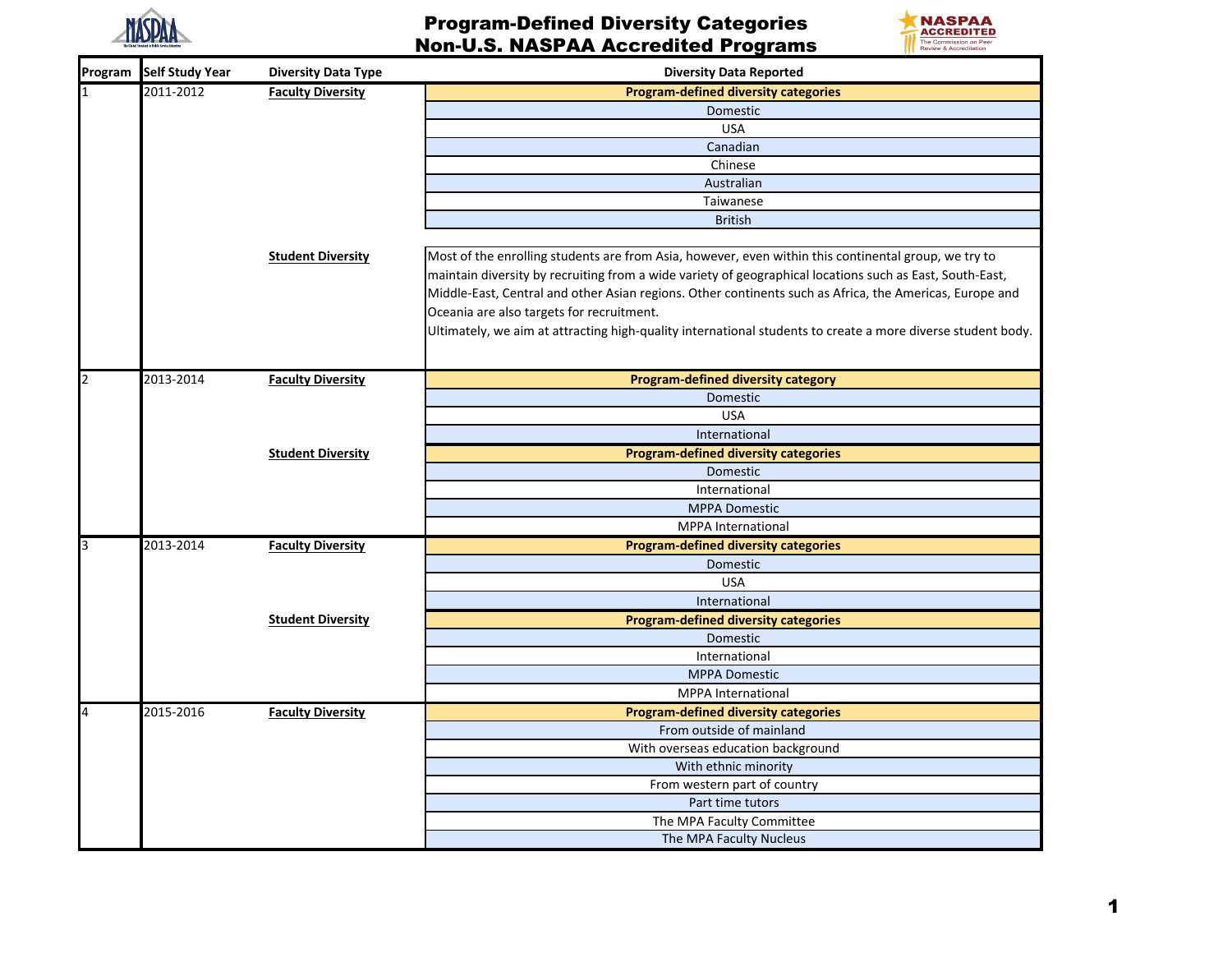| Program | <b>Self Study Year</b> | <b>Diversity Data Type</b> | <b>Diversity Data Reported</b>              |  |
|---------|------------------------|----------------------------|---------------------------------------------|--|
|         | 2015-2016              | <b>Student Diversity</b>   | <b>Program-defined diversity categories</b> |  |
|         |                        |                            | <b>Ethnic Minorities</b>                    |  |
|         |                        |                            | From the western part of country            |  |
| 5       | 2015-2016              | <b>Faculty Diversity</b>   | <b>Program-defined diversity categories</b> |  |
|         |                        |                            | New Zealander/Pakeha                        |  |
|         |                        |                            | European/Caucasian                          |  |
|         |                        |                            | Indian                                      |  |
|         |                        |                            | Race or Ethnicity Unknown                   |  |
|         |                        | <b>Student Diversity</b>   | <b>Program-defined diversity categories</b> |  |
|         |                        |                            | New Zealand European/Pakeha                 |  |
|         |                        |                            | New Zealand and Cook Island Māori           |  |
|         |                        |                            | Pacific                                     |  |
|         |                        |                            | Asian                                       |  |
|         | 2015-2016              | <b>Faculty Diversity</b>   | <b>Program-defined diversity categories</b> |  |
|         |                        |                            | New Zealander/Pakeha                        |  |
|         |                        |                            | European/Caucasian                          |  |
|         |                        |                            | Scandinavian                                |  |
|         |                        |                            | White British                               |  |
|         |                        |                            | Race or Ethnicity Unknown                   |  |
|         |                        | <b>Student Diversity</b>   | <b>Program-defined diversity categories</b> |  |
|         |                        |                            | New Zealand European/Pakeha                 |  |
|         |                        |                            | New Zealand and Cook Island Maori           |  |
|         |                        |                            | Pacific                                     |  |
|         |                        |                            | Asian                                       |  |
|         | 2015-2016              | <b>Faculty Diversity</b>   | <b>Program-defined diversity categories</b> |  |
|         |                        |                            | Domestic                                    |  |
|         |                        |                            | International                               |  |
|         |                        |                            |                                             |  |
|         |                        | <b>Student Diversity</b>   | <b>Program-defined diversity categories</b> |  |
|         |                        |                            | Africa                                      |  |
|         |                        |                            | Oceania                                     |  |
|         |                        |                            | Central/South America                       |  |
|         |                        |                            | Europe                                      |  |
|         |                        |                            | Asia(International)                         |  |
|         |                        |                            | Asia(Domestic)                              |  |
|         | 2016-2017              | <b>Faculty Diversity</b>   | <b>Program-defined diversity categories</b> |  |
|         |                        |                            | Domestic                                    |  |
|         |                        |                            | International                               |  |
|         |                        | <b>Student Diversity</b>   | <b>Program-defined diversity categories</b> |  |
|         |                        |                            | Africa                                      |  |
|         |                        |                            | America                                     |  |
|         |                        |                            | Asia(International)                         |  |
|         |                        |                            | Asia(Domestic)                              |  |
|         |                        |                            | Europe                                      |  |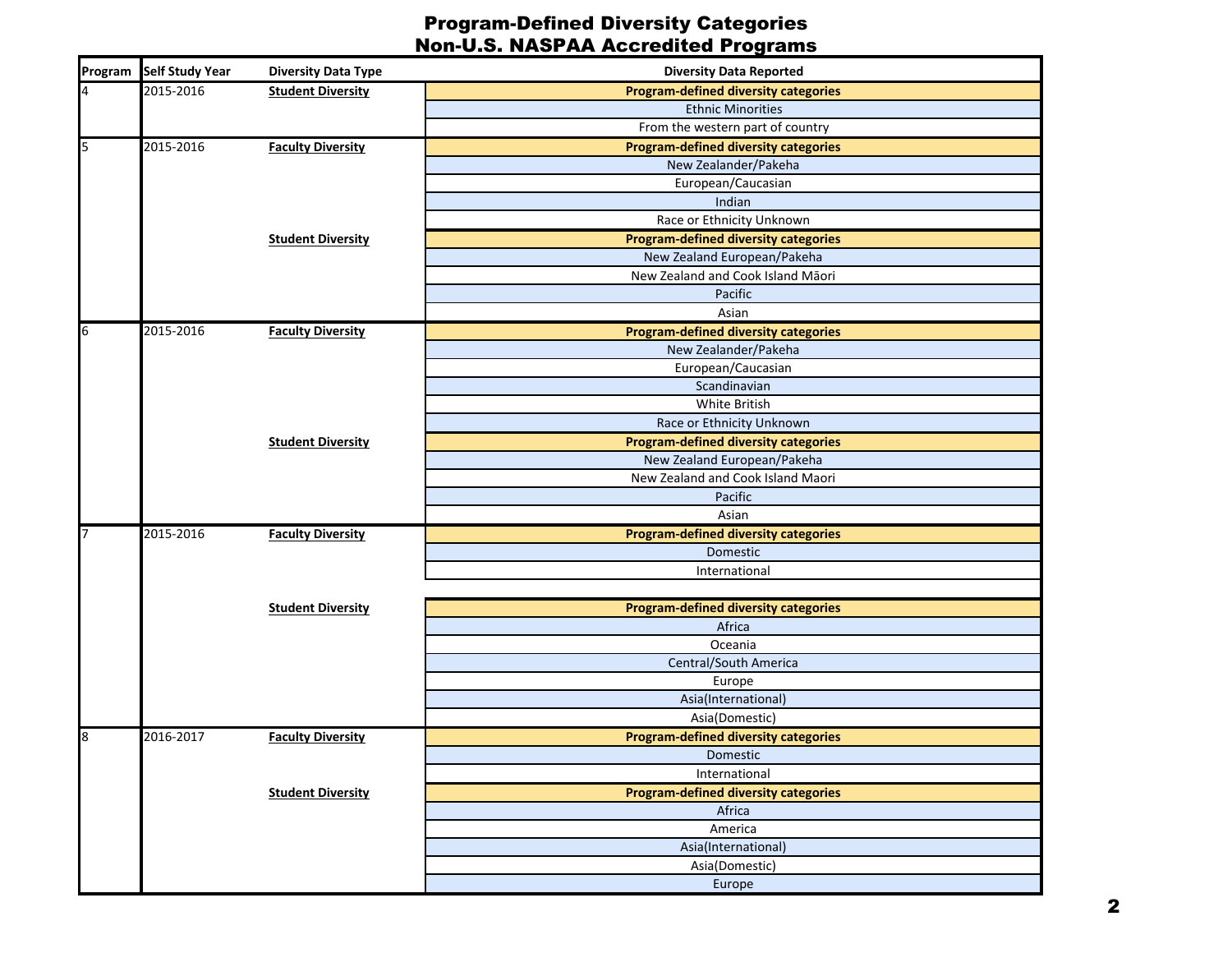| Program Self Study Year | <b>Diversity Data Type</b> | <b>Diversity Data Reported</b>                                                                           |
|-------------------------|----------------------------|----------------------------------------------------------------------------------------------------------|
| 2016-2017               | <b>Faculty Diversity</b>   | <b>Program-defined diversity categories</b>                                                              |
|                         |                            | International (not from the country)                                                                     |
|                         |                            | Born in the city the university is based in                                                              |
|                         |                            | Born in country (outside of university's city)                                                           |
|                         |                            | <b>Public University</b>                                                                                 |
|                         |                            | <b>Private University</b>                                                                                |
|                         | <b>Student Diversity</b>   | Among 24 students enrolled in 2016, 45.8% have an undergraduate degree in Economics and 41.7% come       |
|                         |                            | from the social sciences. In contrast only 12.5% come from other areas such as Management or the         |
|                         |                            | Humanities. " The program also highlighted region and university type student come from as categories of |
|                         |                            | student diversity they use.                                                                              |
| 2017-2018               | <b>Faculty Diversity</b>   | <b>Program-defined diversity categories</b>                                                              |
|                         |                            | Manchu                                                                                                   |
|                         |                            | Bouyei                                                                                                   |
|                         |                            | Italian                                                                                                  |
|                         |                            | Korean                                                                                                   |
|                         |                            | Japanese                                                                                                 |
|                         |                            | American                                                                                                 |
|                         |                            | Han                                                                                                      |
|                         | <b>Student Diversity</b>   | <b>Program-defined diversity categories</b>                                                              |
|                         |                            | Muslim                                                                                                   |
|                         |                            | Mongolia                                                                                                 |
|                         |                            | Manchu                                                                                                   |
|                         |                            | Dai                                                                                                      |
|                         |                            | Kazakhstan                                                                                               |
|                         |                            | Han                                                                                                      |
| 2017-2018               | <b>Faculty Diversity</b>   | <b>Program-defined diversity categories</b>                                                              |
|                         |                            | national minority                                                                                        |
|                         |                            | gender                                                                                                   |
|                         |                            | foreign nationality                                                                                      |
|                         |                            | international experience                                                                                 |
|                         |                            | under 35 years old                                                                                       |
|                         |                            | 36-50 years old                                                                                          |
|                         |                            | over 50 years old                                                                                        |
|                         | <b>Student Diversity</b>   | <b>Program-defined diversity categories</b>                                                              |
|                         |                            | Han Ethnic minority                                                                                      |
|                         |                            | Tibetan (International)                                                                                  |
|                         |                            | Mongolian (International)                                                                                |
|                         |                            | Manchu Ethnic minority                                                                                   |
|                         |                            | Hui Ethnic minority                                                                                      |